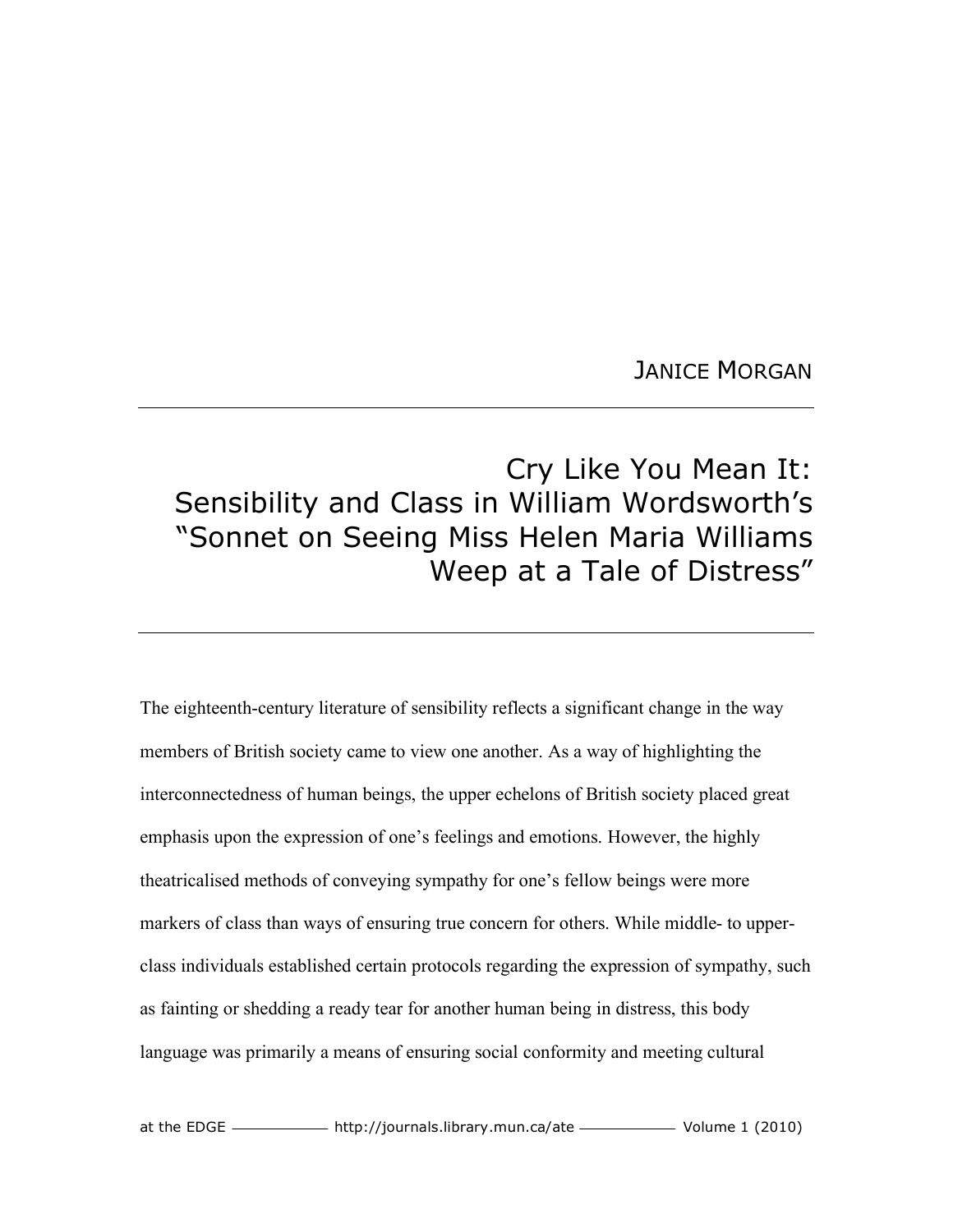expectations. The new empirical evidence of human physiology, which confirmed the material link between the body and the mind, helped to illustrate the connections among society's members, although the aesthetics of pain that developed indicated the emotional detachment of the upper classes from the suffering (Bruhm 4-5, Abrams 327). In turn, the artists of the time, many of whom had the economic means to contemplate their pain in artistic expression, used their corporeal torment as a type of creative muse more than a means of creating connections with other members of society.

William Wordsworth may be counted among those privileged writers who sought to find and explore sympathy with others through the creation of his art. In his 1787 "Sonnet on Seeing Miss Helen Maria Williams Weep at a Tale of Distress," Wordsworth effectively reads the text of the human body in distress, and the means by which he does so is indicative of the sympathetic trend that was popularized during the eighteenth century. Through the imagined observation of a body in sympathetic response, Wordsworth invokes several of the major aspects of eighteenth-century sensibility: its luxurious excesses, the advancements in medicine that confirmed the connection of the body and mind, and the class-conscious aesthetics of pain. Through a close reading of Wordsworth's first published sonnet, one may view the age of sensibility's obsession with the experience, observation, and avoidance of pain, as well as the chasm that existed between the theoretical idea of sensibility and sympathy as it was practiced among the upper classes in eighteenth-century Britain.

The age of sensibility responded to the stoicism of the seventeenth century through the staging of sophisticated exhibitions of sympathy. The "fascination" of the Romantics with physical pain (1), as suggested by Steven Bruhm, is a result of the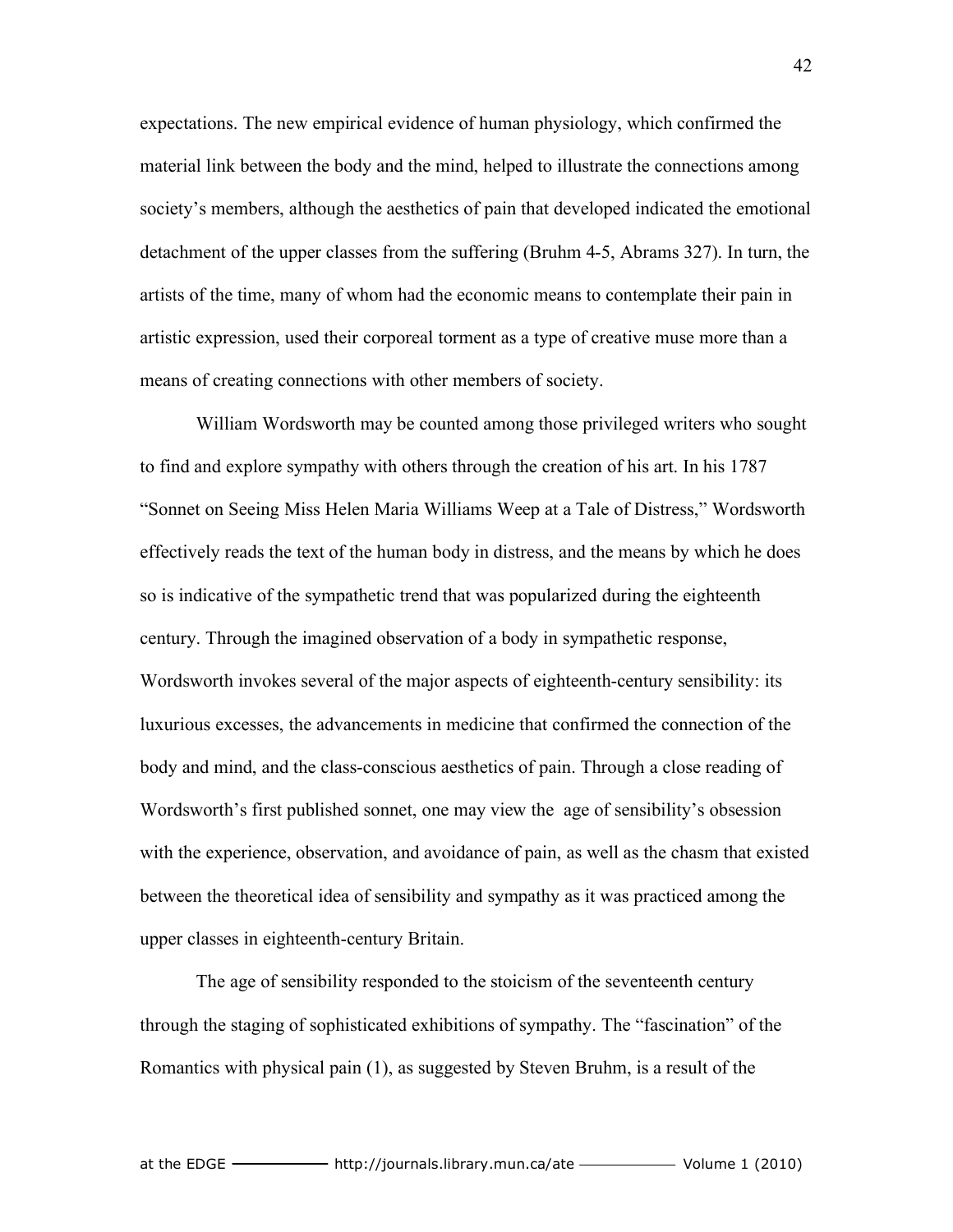eighteenth century's aesthetic of sensibility: "the way we respond to physical distress, both in ourselves and others" (2). This new interest in social sensitivity was in part a humanitarian reaction to major cultural injustices of the time, like the slave trade, but it was also about creating community. As Abrams notes, "Emphasis on the human capability for sympathy and wishing others well...helped to develop social consciousness and a sense of communal responsibility" (327). Sensibility was also viewed as a reaction to Hobbes's radical individualism, which asserted that people exist in a state of selfishness, since displaying concern for the well-being of another was hoped to suggest the intrinsic kindness of people (Bruhm 2). However, despite the good intentions of the moralistic tracts that appeared in support of the natural propensity of people to respond and behave sympathetically, these actions were not necessarily self-sacrificing, since people had the opportunity to achieve a higher social status according to how well they performed when regarding misfortune (Abrams 327). These beliefs contributed to the formation of the eighteenth century's so-called "cult of sensibility." The term "cult," while it harbours connotations that might be potentially misleading for the purposes of this paper, is nonetheless useful for a reading of sensibility based upon the context of class in the eighteenth century. The use of the word "cult" implies inclusion through the exclusion of others, which is illustrative of those who were financially able to react to tales of woe with carefully wrought tears and affected sniffles.

 As a result of the performative nature of eighteenth-century society, with its stress on how one appeared to others, one's outward modes of sympathy, rather than actual "moral actions," became "a sign both of polite breeding and a virtuous heart" (Abrams 327). The new focus on sensibility enabled the upper-class individual to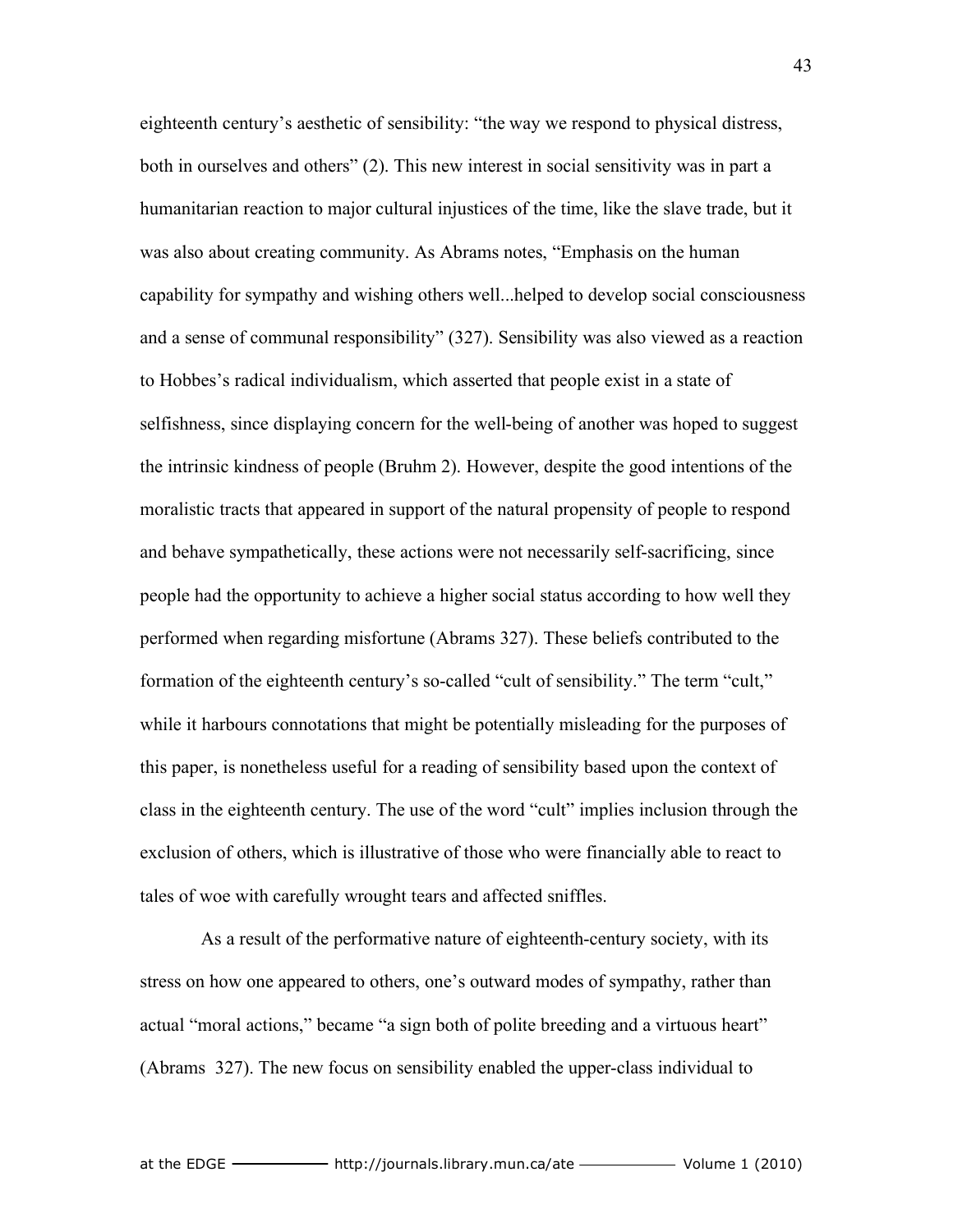develop a "hair-trigger responsiveness to another person's distresses and joys" (327). This range of highly sensitive emotions permitted the upper classes to provide a compassionate response without actually acting in a moral way. Rather, displays of sensibility in the eighteenth century served as "an index to a person's gentility—that is, to one's upper class status" (327). One's outward sympathy for the plight of another, then, was not a means of offering true concern for one's fellow beings, but was rather a means of self-improvement, available only to those with the status to facilitate it.

The speaker of Wordsworth's poem physically enacts the process of sensibility: to sympathetically reach out to those in situations of distress. The first two words of the poem, "She wept" (1), describe Miss Williams's combined emotional and physical response to the unspecified "tale of distress" referred to in the title (14). Miss Williams's sympathetic response is demonstrative of the stress placed upon the importance of identifying with other human beings. Furthermore, these two words may also be read as an allusion to the Gospel of John, chapter 11 verse 35: "Jesus wept." In this narrative, Jesus does not cry out of sadness for the dead Lazarus, but out of sympathy for his surviving loved ones: "When Jesus therefore saw her [Mary] weeping, and the Jews also weeping which came with her, he groaned in the spirit, and was troubled (John 11.33). Thus, here readers see the humanity of Christ, displayed by His open show of empathy for Lazarus' kin. Jesus' ready sympathy at the plight of another human being may be linked with Adam Smith's idea of how the imagination allows humans to experience empathy. Using embodied language, Smith argues, "By the imagination we place ourselves in [another's] situation, we conceive ourselves enduring all the same torments, we enter as it were into his body, and become in the same measure with him, and thence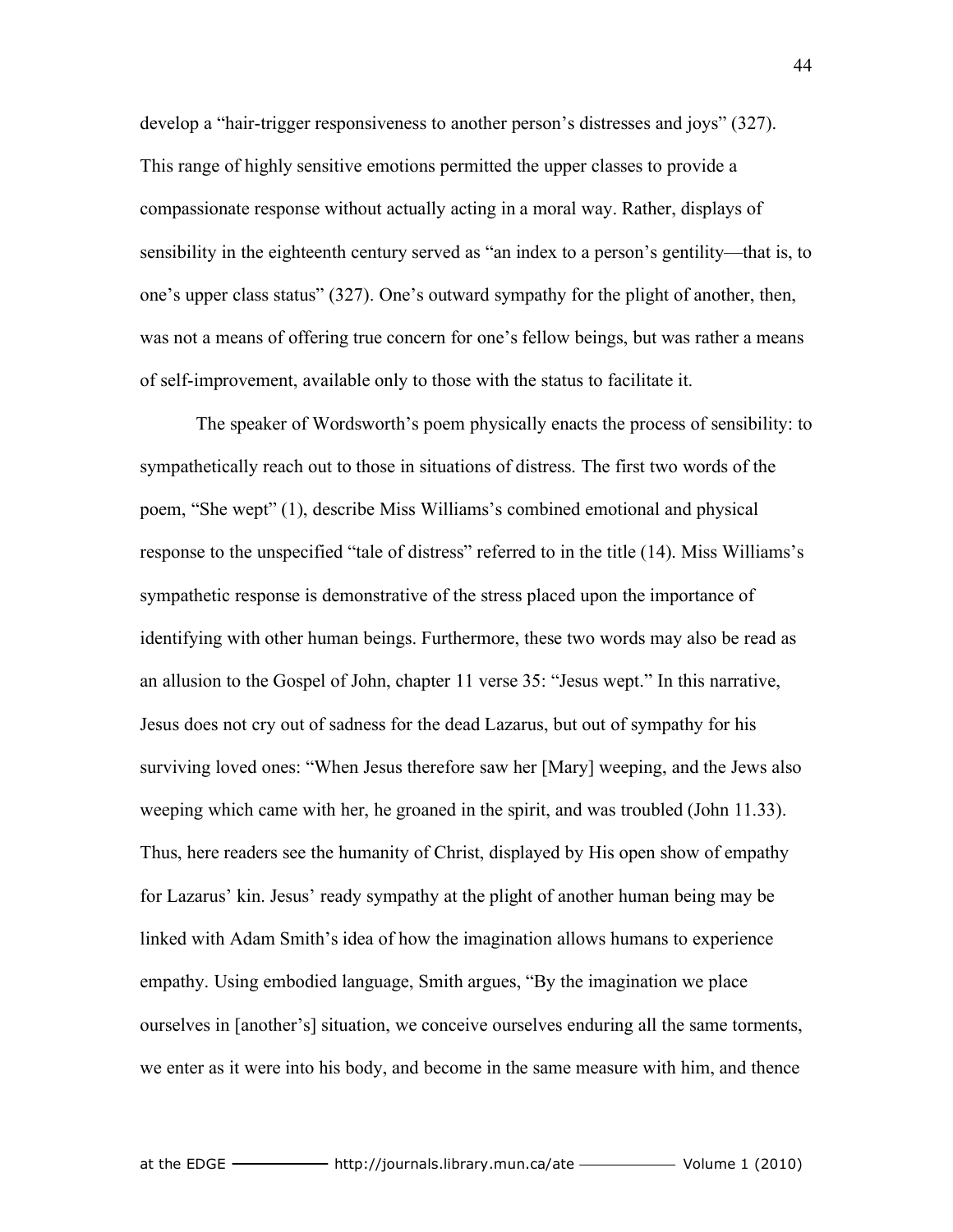form some idea of his sensations" (9). Whereas the biblical example emphasizes the self's spiritual participation in the act of empathy, Smith's description draws attention directly to the body. However, one may also keep in mind the Christian belief that Jesus Christ is the embodiment of God. The combination of the body and spirit, in this sense, illustrates the combination of the physiological and the emotional that sensibility came to adopt. Furthermore, one may reason that Wordsworth's inclusion of this line was to remind readers of the morality implicit in feeling for one's fellow man or woman.

 The social changes that were ushered in during the age of sensibility provided ample opportunity for the propagation of the new "cult of sensibility" among the upper classes. Increasing rates of literacy among women are one such example. G.J. Barker-Benfield relates that "Among the culture's roots [was] the sharp increase in women's literacy during the seventeenth century" (xviii). This fact is reinforced in Wordsworth's sonnet, since the speaker is sympathizing with a woman who is experiencing a sympathetic response to a narrative about distress. Furthermore, this era also saw a "dramatic acceleration of women's publishing" (xix). As Barker-Benfield sums up, "Women's increasing literacy and their writing novels would be fundamental to the creation of the culture of sensibility" (xix). While the fiction of sensibility enjoyed popularity among its readers, its focus differed from what one would expect. That is, this genre was largely designed to teach its readers to appear sensitive. As Janet Todd suggests, the literature of sensibility "prided itself more on making its readers weep and in teaching them when and how much to weep" (4). Thus, sensibility is part of the performance of class. For instance, Edmund Burke contends that when pain is adequately regarded and considered, one is able to create an "elevation of the mind" that ought to be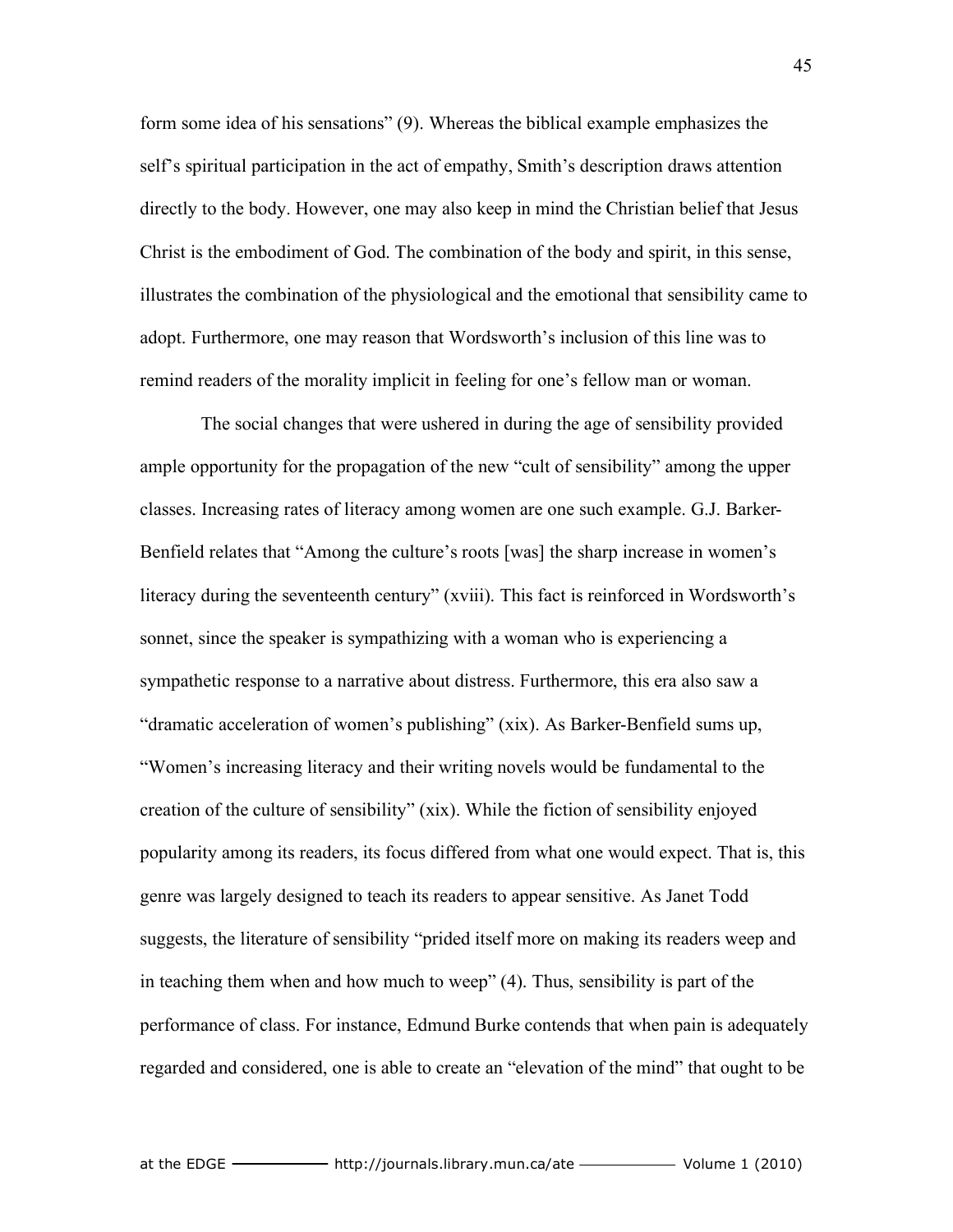the main focus of one's "studies" (35). In this sense, the consideration of others' pain is not an exercise in sympathy, but one of intellectual and even aesthetic development, which can in turn be viewed as a class marker. Rather than helping to close the gap among individuals in eighteenth-century culture, sensibility instead served as a means of separating those who wept from those who were likely too miserable to do so.

The speaker in Wordsworth's poem communicates the performative role assigned to middle- and upper-class women, a role that was rooted in patriarchy and supported by "science." The poem's speaker professes the inherent value of the emotional display of Miss Helen Maria Williams: "That tear proclaims – in thee each virtue dwells" (9). Here, Wordsworth implies that a person's ability to discharge a tear in reaction to a sad tale assertively announces that he or she has a moral nature. Certainly, showing sympathy for the plight of another human being is the first step towards helping others, but Wordsworth offers no information that would lead readers to believe that Miss Williams would actually do anything to aid a non-fictional unfortunate person in need. Instead, her tear is sufficient confirmation of the strength of her virtue; it demonstrates her capacity simply to produce the proper physical response. This idea is echoed in eighteenth-century science regarding female sensibility. As Barker-Benfield describes, medical researchers such as Bernard Mandeville contributed to the idea that women were inherently weaker and naturally more sympathetic than men (26). Mandeville, author of *A Treatise of Hypochondriack and Hysterick Passions* (1711), was one of a line of researchers and doctors who took special interest in "diseases of the nerves" (6). As Barker-Benfield explains, "In Mandeville's view, women's 'spirits' were inherently less than men's and their nerves were thinner, more delicate, and softer. The effects permeated women's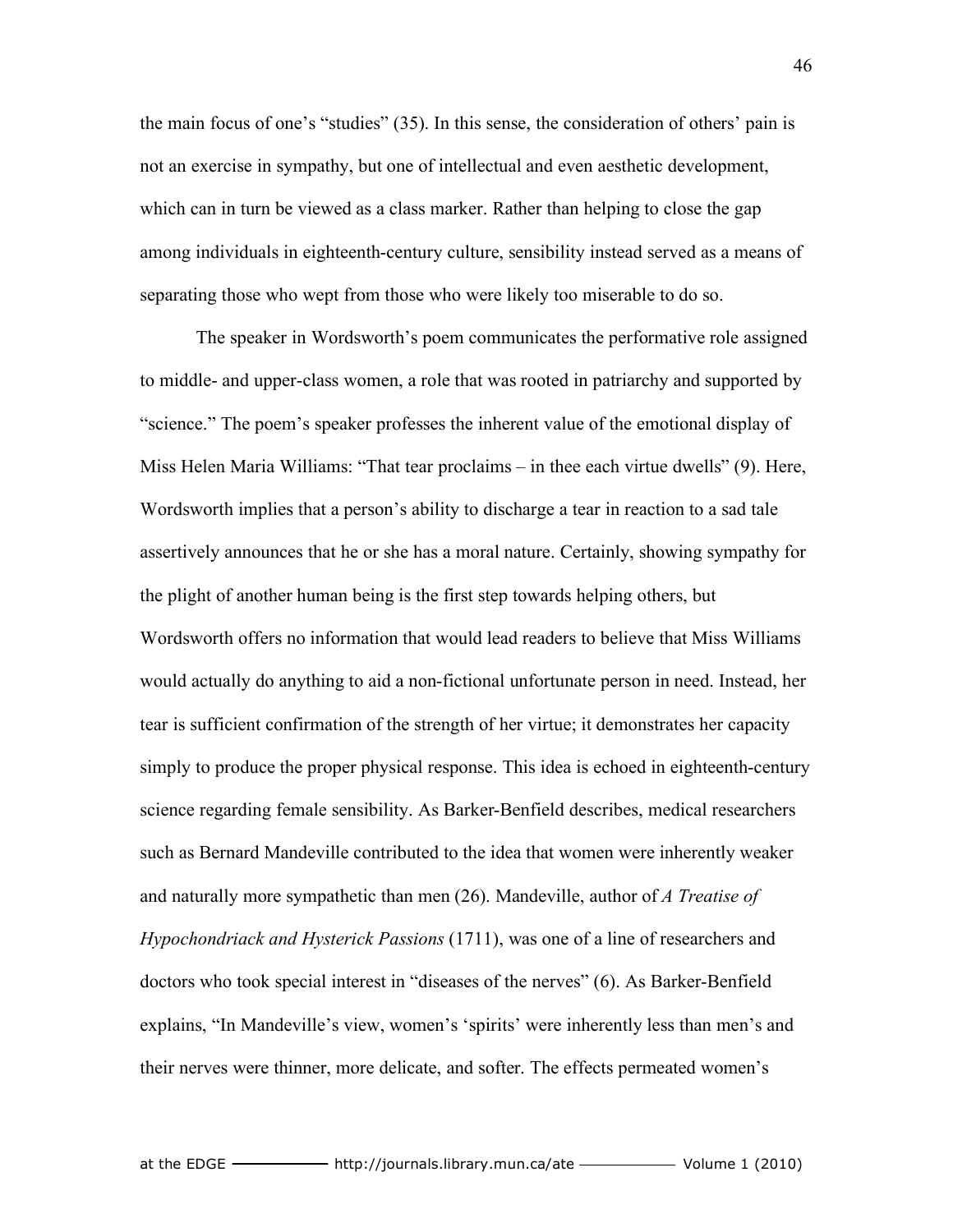constitutions; women's vaunted 'delicacy' reflected the weakness of their nervous systems, also termed 'delicate'" (26). Such so-called medical breakthroughs contributed to the concept "that all women had more delicate nerves and, therefore, greater sensibility than men" (27). What began as a kind of myth was eventually accepted as fact by the general population—a fact that cemented preconceived beliefs concerning inherent differences between women and men. Nonetheless, this idea was held in good faith by such empirical philosophers as David Hume, who wrote that women "have more delicate passions than men" (qtd. in Barker-Benfield 27). These widely accepted beliefs fuelled and strengthened the notion that sensibility was a natural trait in women, and the finer the nerves, the more delicate and refined the lady. Furthermore, as G.S. Rousseau confirms, disorders identified as "nervous" were "internalised by persons of fashion as visible emblems of refinement and delicacy" (155). Thus, Miss Williams's most desirable female qualities are embodied by her single tear, which is apparently the kind of concrete, material evidence expected in the specular arena of sensibility.

The medicine of the eighteenth century, though it enabled society to adopt a more desirable and democratic view of humanity, did not seem to lessen the distance between those in pain and those who witnessed it, but rather appeared to provide the fortunate with a further means of separating themselves from the downtrodden. Robert Whytt was one of the eighteenth century's most celebrated physicians to explain the subjective experience of the body in pain (Bruhm 11). His research allowed him to deduce that "every sensible part of the body has a sympathy with the whole" (qtd. in Bruhm 12). Whytt's findings were then able to explain why it is that the systems of the human body labour interdependently with each other, and are not simply a collection of isolated parts.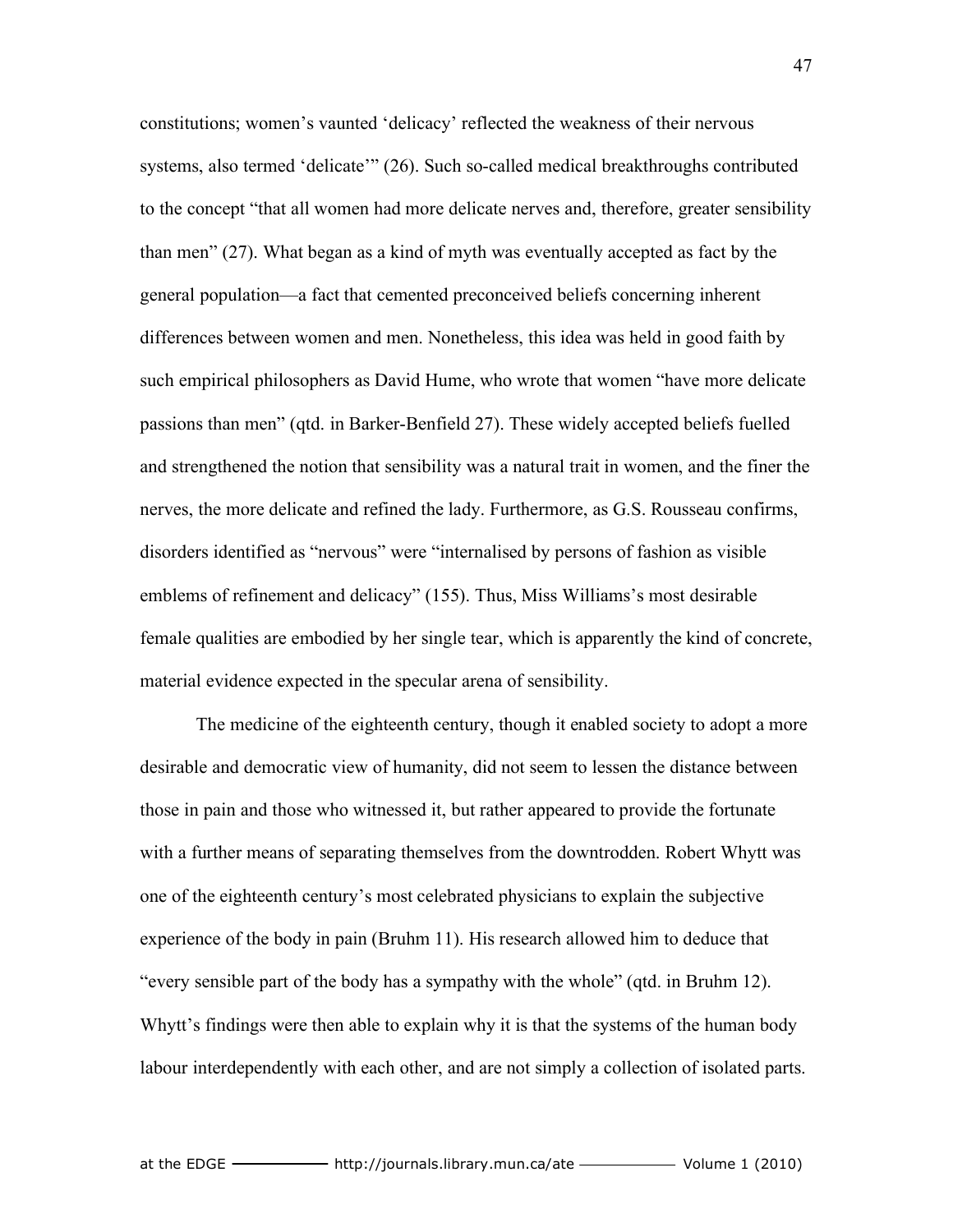As Bruhm explains it, Whytt's studies ultimately overturned "the hierarchically structured image of the body as a Cartesian system of mechanistic reflexes, and replaced it with the image of the body as an interconnected, feeling entity" (12). This scientific pronouncement understandably had a resounding effect on how individual members of society were observed. As R.F Brissenden suggests, Whytt's findings on the interdependency of human physiology would have a profound effect on how people related to one another (42-43). The innate interdependency of all living things would, ideally, bridge the gaps in a society so rigidly held in place by cultural and social hierarchies.

Wordsworth's sonnet demonstrates this connection between the brain and the body, as well as the connection between the individual and society. The speaker of the poem claims that "—Life's purple tide began to flow" when he witnesses the weeping Helen Maria Williams (1). A sense of immediacy is created by the long dash, a caesura that mirrors the speaker's own momentary astonishment, the apprehension of Williams's pain, and the moment just before his own blood begins to flow in reaction to it. As Todd indicates, such "quickness to display compassion for suffering" defined the era of sensibility (7). This immediate response to the sorrow of another human being also supports Whytt's findings on the behaviour of the human nervous system. Additionally, as G.S. Rousseau argues, such an automatic physical response "implies that every response to a moral crisis is physiologically grounded, fated, and determined in the *a priori* sense" (155). That is, one's response to another's distress is not only psychological, but a finely tuned kind of physical reflex. Moreover, the movement implied by the terms "flow" and "tide" promotes the idea of movement that was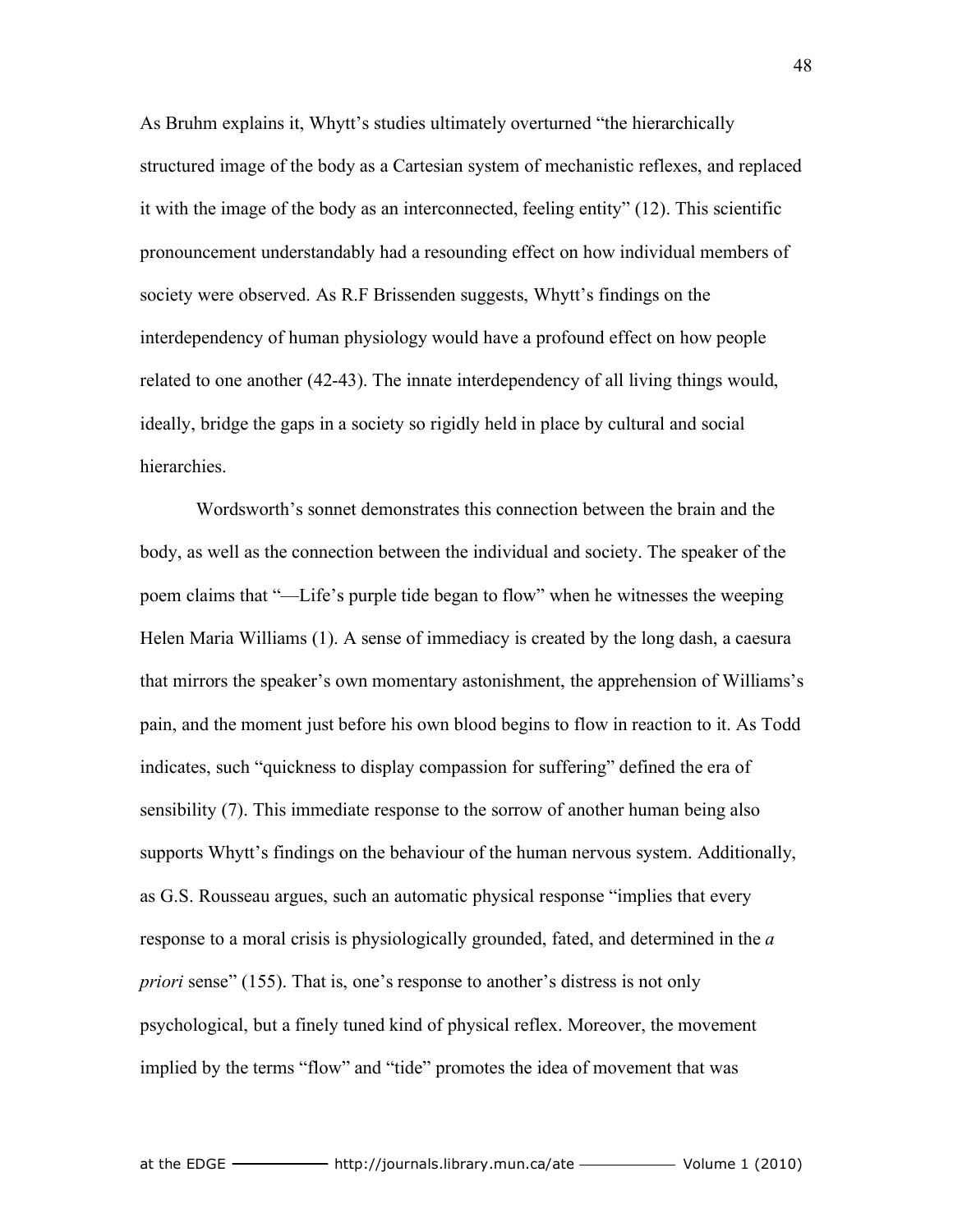popularized during the age of sensibility. Empathy for other human beings was directly linked to the idea that sensations, like messages transmitted along the nervous system, could be translated from one body to another. The rhythmic movement inherent in the comings and goings of the ocean is thus linked with the waves of empathy: natural, powerful, and constant.

Furthermore, the "streams" which coursed through "every thrilling vein" promote the suggestion of the sympathetic quality of the body and of the body politic (2). In the late seventeenth century, the term "thrill" was used to refer to "A subtle nervous tremor caused by intense emotion or excitement…producing a slight shudder or tingling through the body; a penetrating influx of feeling or emotion" (OED online). A thrill, then, when used to articulate the workings of the human nervous system, would describe the emotion that resonates in a human being upon seeing the plight of another. More importantly, to illustrate the connection between the individual and society, "thrill" is associated with a shudder or vibration. Through a vibration, the vein communicates its discontent with its surrounding body parts, which each receive and sympathize with this response. By analogy, the body politic, being composed of interdependent components, should feel the sting of the plight of its weaker members, and wish to correct any harm inflicted upon them. The fact that the speaker's "pulse beat slow" is demonstrative of the sympathy that separate yet interconnected human beings can show for their fellow men or women (3). The speaker's physiological response implies that humans are capable of empathy at both individual and interpersonal levels of organization.

This concept of shared experience stems largely from Adam Smith's *Theory of Moral Sentiments*. As Smith reasons, "How selfish soever man may be supposed, there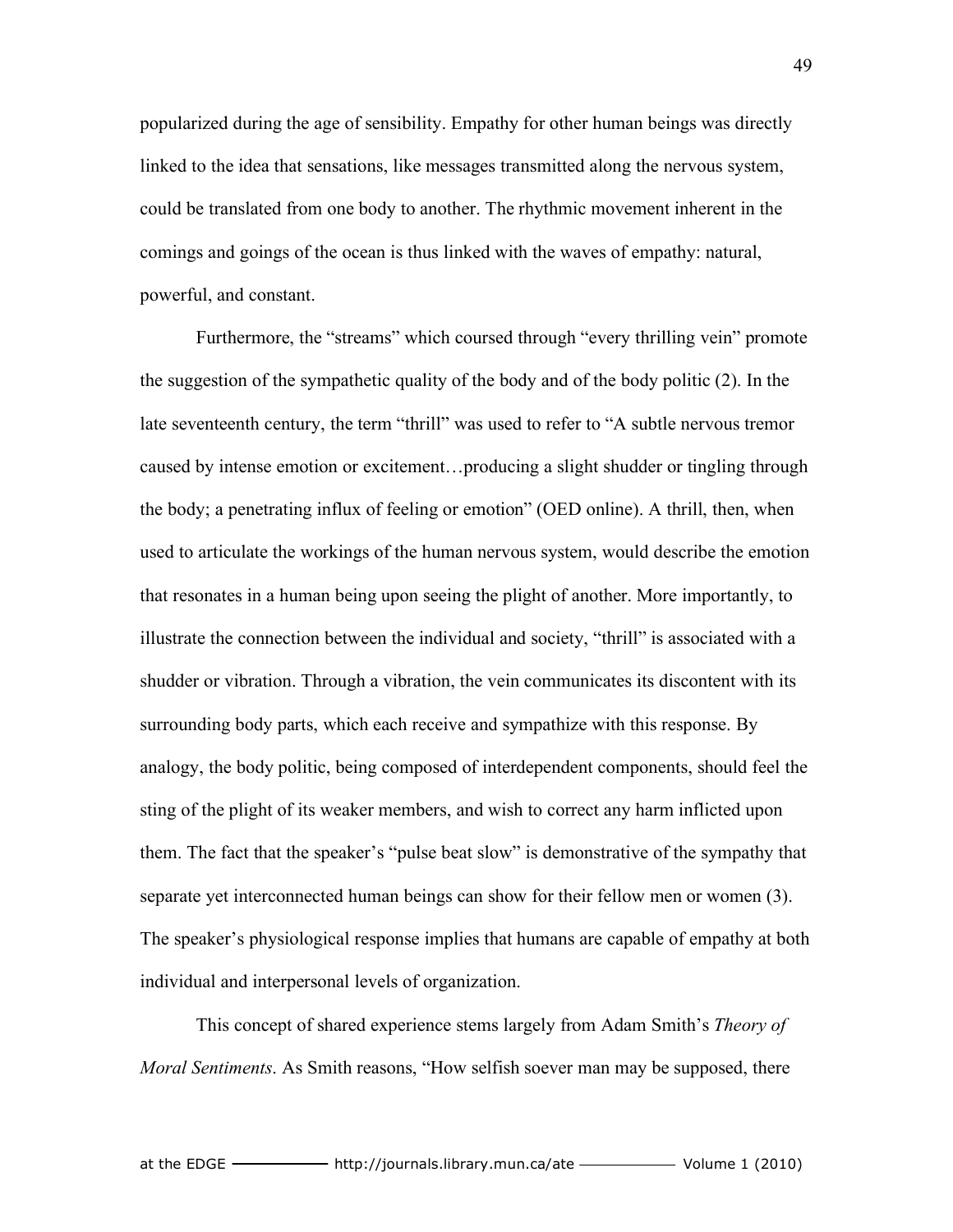are evidently some principles in his nature, which interest him in the fortunes of others, and render their happiness necessary to him, though he derives nothing from it except the pleasure of seeing it" (9). The collective human experience, therefore, is not based on individual experience, but upon humans' compulsion to look out for their fellow beings. Furthermore, Smith states that "As we have no immediate experience of what other men feel, we can form no idea of the manner in which they are affected, but by conceiving what we ourselves should feel in the like situation" (9). In this key passage, Smith emphasizes that human beings are fundamentally cut off from others. As a consequence of this division, people relate to each other through acts of imagination that project the self into the position of the other. We understand others through the imagination. While Smith undoubtedly intended this concept to be used for the betterment of humanity, it also promised a tasteful experience for the higher ranks of society. The power of the imagination was not only used to empathize with other human beings, but harnessed for the developing aesthetics of pain.

However, the practice of social commonality, as encouraged by philosophers and social reformers, fell rather short of its mark, as the eighteenth century came to experience a problematic "aesthetic pleasure in someone else's pain" (Bruhm 3). Those individuals, such as Burke, who recognized and delighted in the aesthetics of pain, also understood the importance of keeping a certain distance between themselves and the suffering. This measured emotional distance was kept to maintain the pleasure of the spectacle. Burke admits that "danger or pain," when experienced with an appropriate detachment, are "delightful" (14). Burke's admission of the pleasure in pain correlates with the idea that according to eighteenth-century ideals, "sympathy with another's grief,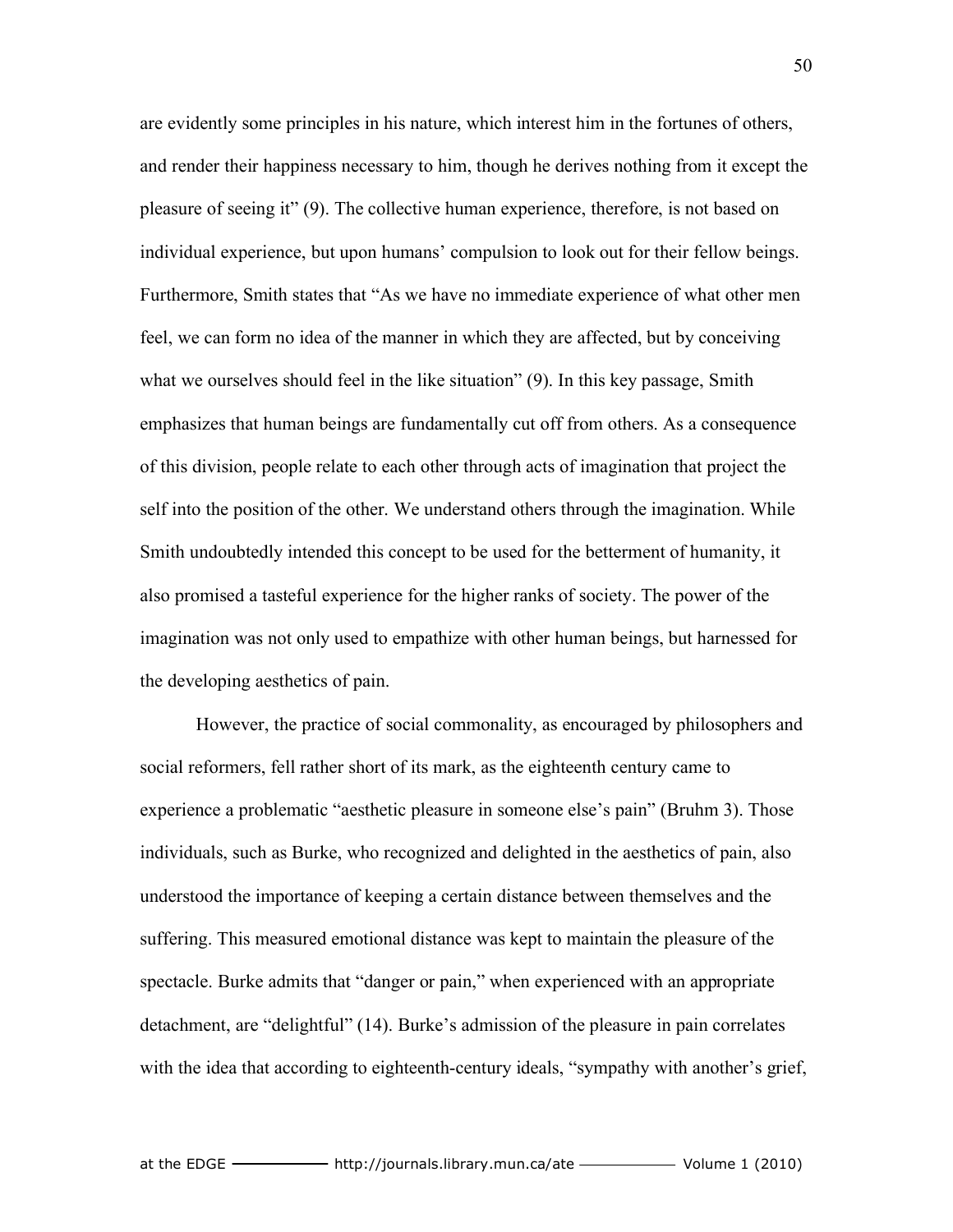unlike personal grief, [was] a pleasurable emotion, hence to be sought as a value in itself" (Abrams 327). However, Burke acknowledges that when perils "press too nearly, they are incapable of giving any delight, and are simply terrible" (14). Thus, Burke recognizes that regarding another's pain may quickly turn from being pleasurable to painful, and is cautious in constructing an emotional gate. Furthermore, achieving aesthetic delight in imaginary pain provides a further remove from the dangers of encountering "real" pain. This emotional safeguarding is not a genuine feeling of sympathy, but is instead a measured attempt to delight in the pain of others while keeping oneself emotionally distant. The emotional detachment necessary to delight in another's pain results not in an empathetic response, but in a disconnected reading of a suffering body.

The speaker of Wordsworth's sonnet participates in the aestheticization of pain, as Wordsworth uses embodied diction and rhetorical devices to conjure a feeling of elevated taste—a refined aesthetic that allows the speaker to find pleasure in pain. In accordance with Burke's aesthetics of pain, Wordsworth will later claim that when "images and feelings have an undue proportion of pain connected with them, there is some danger that the excitement may be carried beyond its proper bounds" ("Preface" 580). Since, as Bruhm puts it, "Imagination must mediate pain in order to bring it into the realm of identifiable experience," Wordsworth communicates the perceived suffering of Miss Williams by evoking images that complement this pain (Bruhm 57). Wordsworth describes his experience oxymoronically as "dear delicious pain," which reflects the positive aesthetic value the speaker associates with the experience of suffering (4). Though pain is the most isolating of human experiences, Wordsworth channels the physical discomfort of another in order to aesthetically profit from it. The fact that the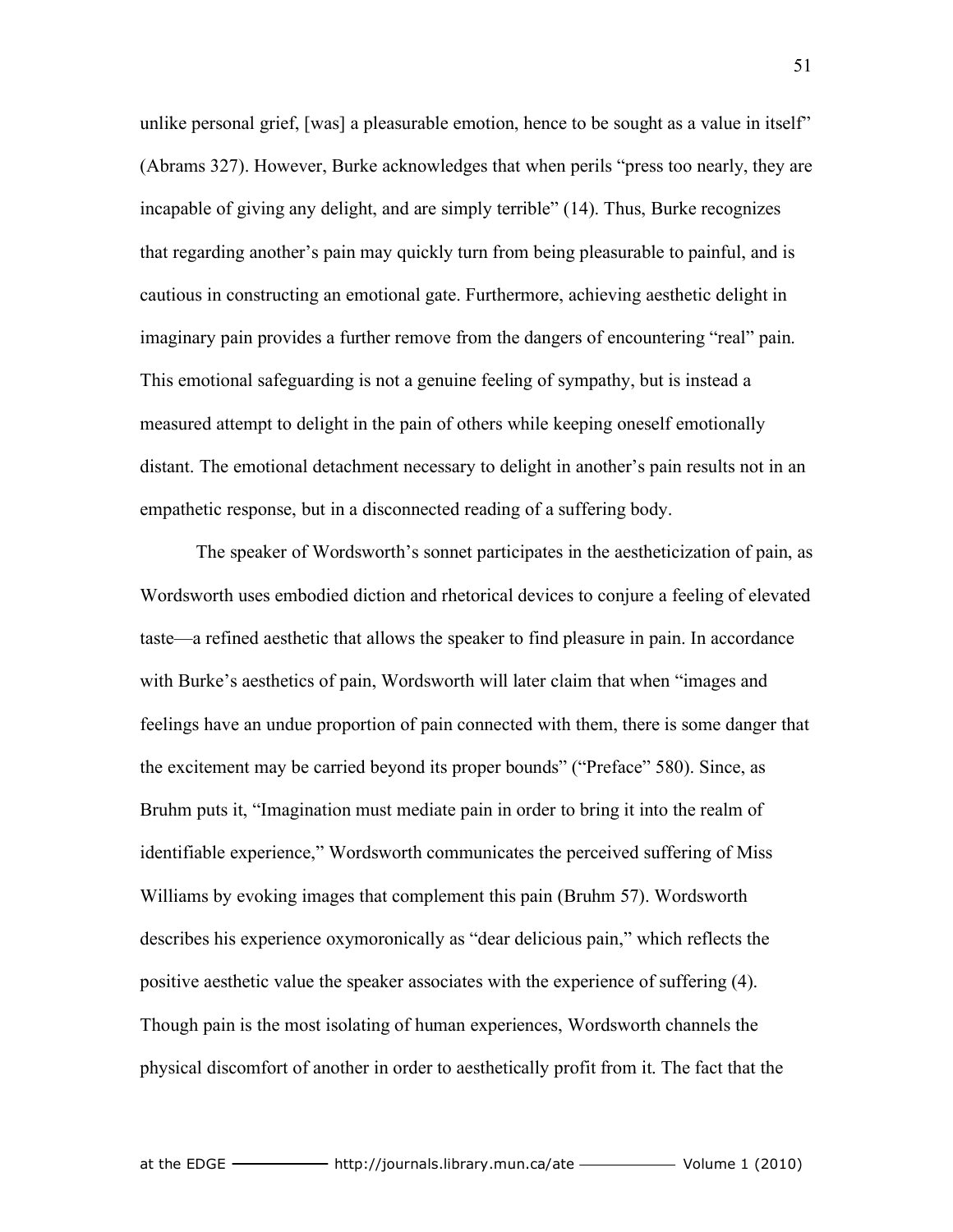pain he experiences is "delicious" recalls that there is a sense of taste involved in the experience of this encounter with suffering. Denise Gigante affirms that during the age of sensibility, "taste was in many ways a middle-class affair targeted to producing 'tasteful subjects"' (7). In Wordsworth's case, the subject of the distraught Miss Williams, a fellow poet, provides ample opportunity for sharpening his aesthetic taste, as her imagined distress enables the speaker to practice his aesthetic sensibilities. The imagined experience of the speaker further contributes to the idea of the sympathetic body. As Gigante suggests, the age of the "Man of Feeling" resulted in a "connection between sensibility and taste that includes the entire organism in aesthetic experience" (12). This all-encompassing aesthetic experience is evident in Wordsworth's poem, as the speaker's body undergoes a multisensory response to Miss Williams's imagined pain. The speaker's "full heart was swelled" in empathetic reaction to Miss Williams's emotions (4), the organ of feeling full to the brim with vicarious emotion. Coupled with the speaker's "swimming eyes" and veins pulsing with feeling, the speaker is overcome with the power of imagined pain (3). The overwhelming physiological response is a clear indicator of the intensity of the pleasure associated with the aestheticized experience of pain. As Christopher Nagle states, "This paradoxical and consistently reiterated trope of pleasure-in-pain is perhaps the signal marker of Sensibility, its most characteristic sign of excess" (63). The speaker's physiological response thereby fulfills one of sensibility's most basic requirements. Furthermore, the choice of "dear" to describe his suffering adds to the concept that the speaker's pain is the result of an aesthetic experience rather than one of true suffering. The speaker appears to locate the value of any tale of distress not in the story *per se*, but in the emotional and aesthetic response it might stimulate.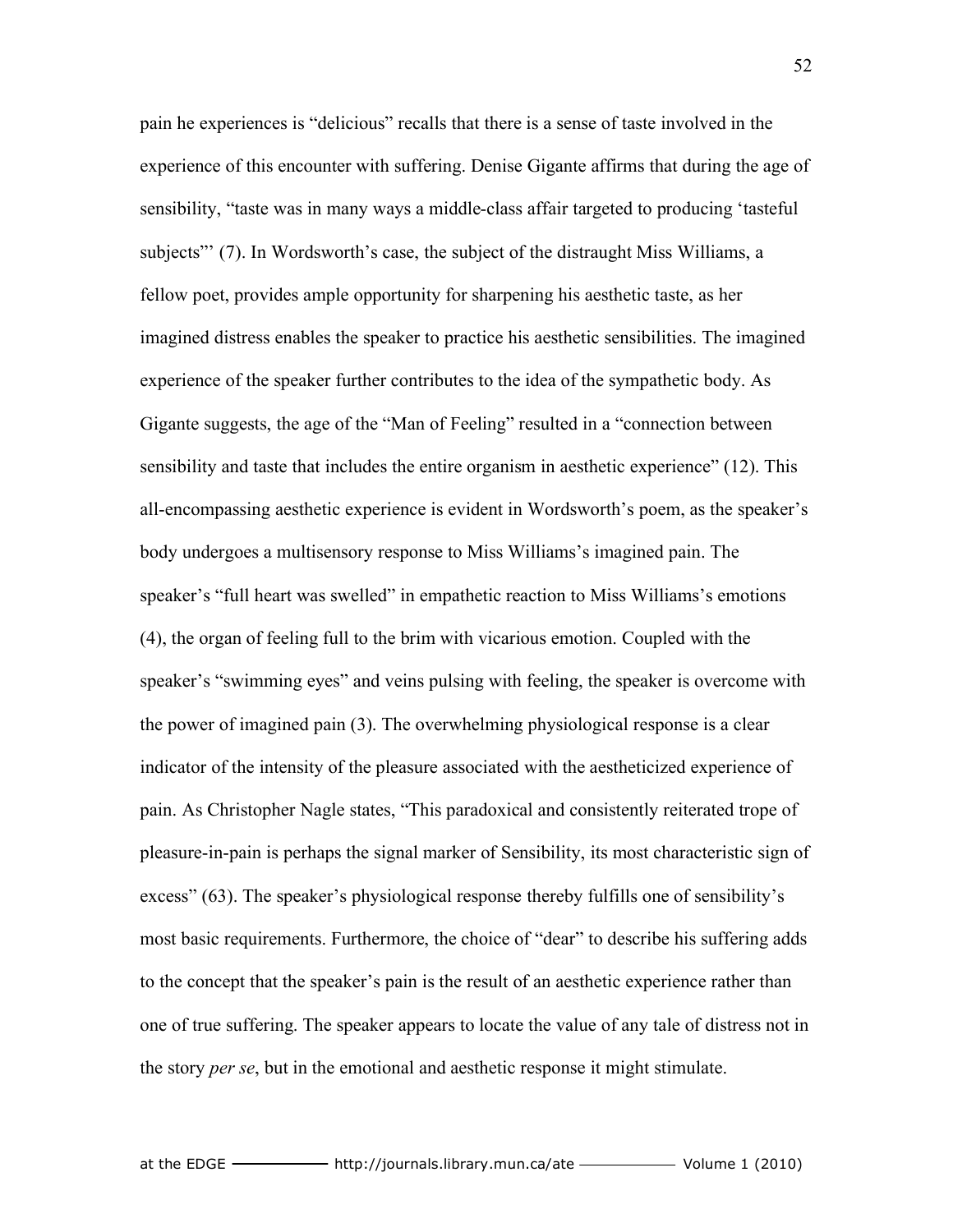The speaker's physical separation from his object of sympathy supports the idea that the pained body needs to be considered at a safe distance. Like Burke, Wordsworth is ensuring that the world does not press too close for comfort by maintaining a safe distance between himself and the world of suffering. While the poem is entitled "A Sonnet on Seeing Miss Helen Williams Weep at a Tale of Distress," Wordsworth is working from sheer imagination, since at the time of the poem's composition, Wordsworth had yet to meet Williams (Nagle 63). The speaker is actually twice removed from the original source of the sympathetic response: he is observing Williams's reaction to a "fictionalized situation in a written text—as the poem specifies, 'a Tale of Distress'" (64). In this light, it may be argued that Wordsworth is using this response poem as a tool to educate his readers in the appropriate response to a narrative of abject misery (64). Recognizing the inherent value in staging sympathetic responses, Wordsworth uses this sonnet to concretize the ideals of the age of sensibility. As Bruhm suggests, "the imagination was a space where one could safely contemplate one's community with the pained body, all the while affirming one's distance from that body" (91). Thus, Wordsworth took advantage of the powers of the imagination to develop intimations of sympathy, without actually needing to place himself too close to the pained body. Although the source of the response is remote, the response itself is immediate and close to home. Despite, or perhaps because of, the aesthetic distance between the witness and his object, the sonnet's speaker seems to relish the bodily effects of the sympathetic response. Wordsworth's alliterative phrase, "Life left my loaded heart," effectively forces the reader to slow down and recognize the physiological changes that sympathizing with Miss Williams provokes in the speaker (5). This exaggerated line aestheticizes the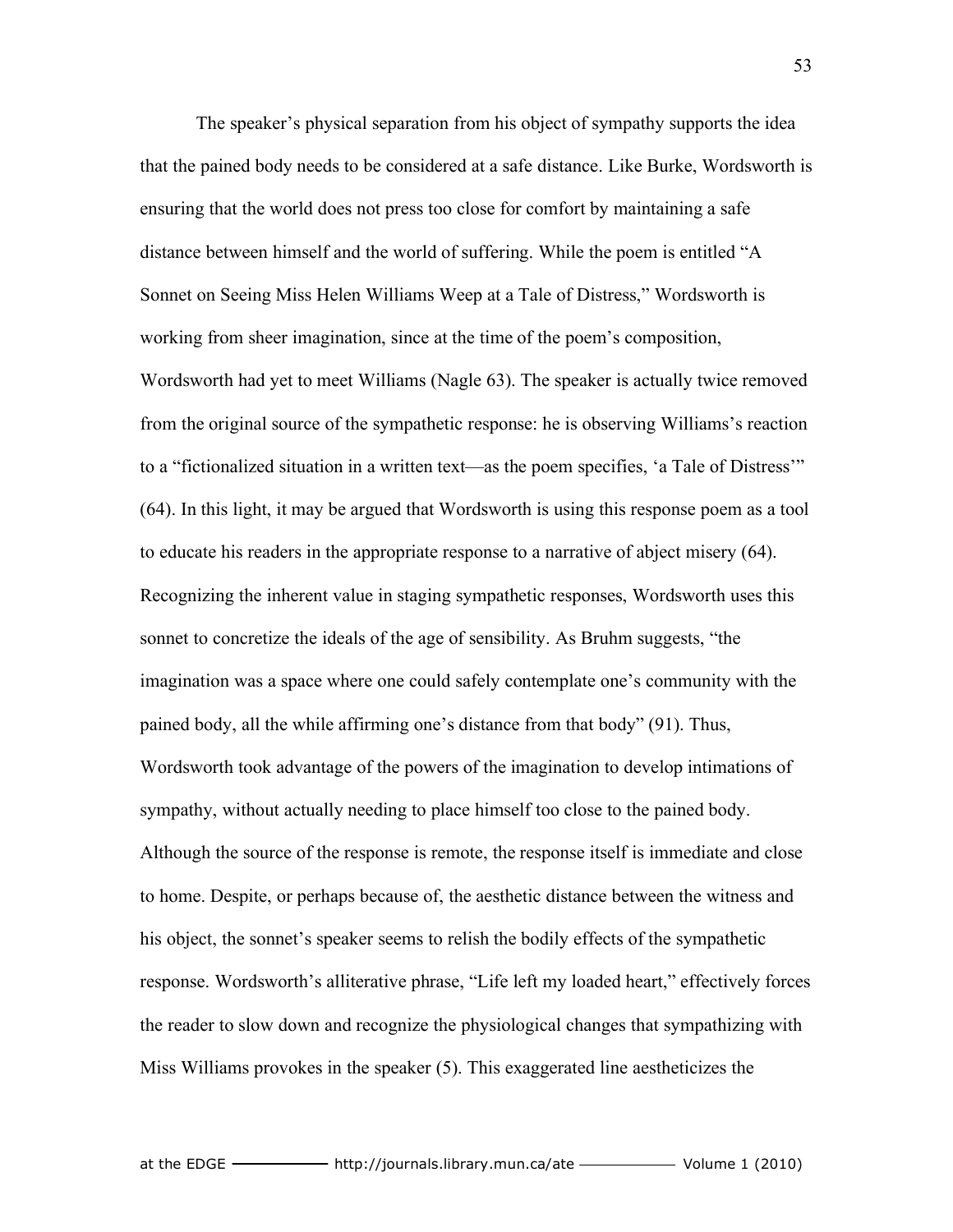activity of a dying heart as it pumps its final litres of blood for the body, and it rather hyperbolically suggests that being a witness to suffering can be an experience powerful enough to momentarily suspend one's own life.

This life-and-death dynamic also demonstrates how class structures influenced artistic conceptions of moments of tribulation, and how the performative response to suffering may be motivated more so by class and aesthetic expectations than by genuine sympathy. When the sonnet's speaker claims that "Dear was the pause of life, and dear the sigh / That called the wanderer home, and home to rest" (7-8), he introduces the notion that experiencing and pondering the plight of others requires leisure. The fact that the speaker is able to "pause" to contemplate Williams's tears implies his elevated social situation; an individual whose life was spent in pursuit of the basics of human life would not likely have time for such contemplative acts. Furthermore, the "sigh" produced by the speaker to signal the metaphorical return to life is not indicative of any actual pain, but merely one's decadent consideration of it. The personified "life" that escapes the speaker in his initial reaction returns with the sigh, a physiological response to perceived suffering that metaphorically breathes life back into his lungs. This "dear sigh" is another class-inflected feature of the speaker's performative deliberation of the detached aesthetics of human suffering. The term "dear"—in both its emotional and its economic senses—suggests that the speaker cherishes and highly values his own emotional response. As Sir Leslie Stephen succinctly puts it in *English Thought in the Eighteenth Century*, sensibility is "the name of the mood in which we make a luxury of grief" (qtd. in Todd 7). Wordsworth's poem is therefore representative of such an atmosphere, since the speaker has the time and means to consider the misfortune of others as an aesthetic

54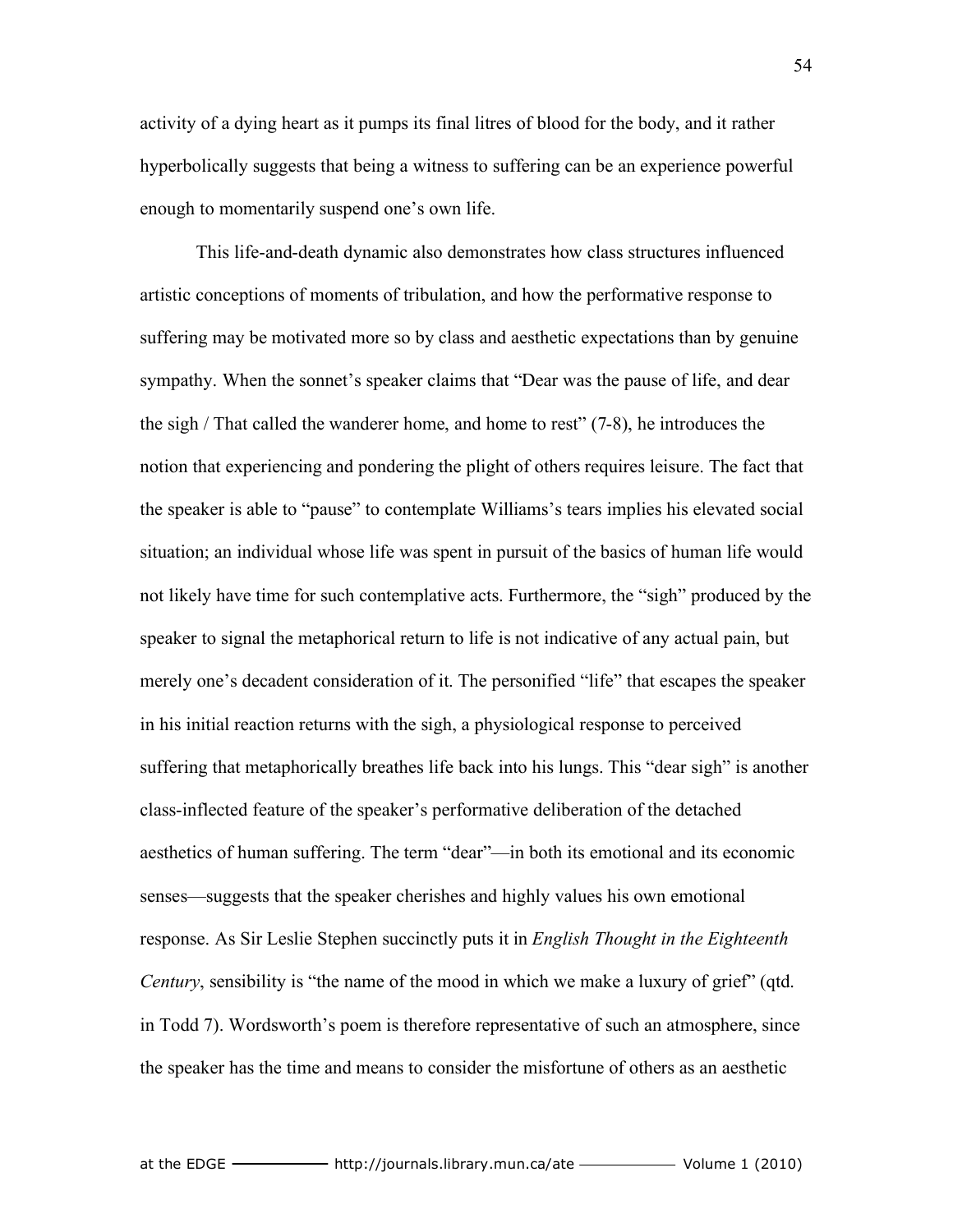indulgence. Moreover, this idea that the artist finds pleasure in someone else's pain is emphasized by the speaker's repetition of the modifier "dear": the initial "delicious pain" of the witness is "dear," as are the pause of life that pain provokes and the sigh that reanimates the metaphorically dying body. Notably, the emphasis is placed squarely on the speaker's suffering rather than on the suffering he witnesses; both Miss Williams's sympathetic pain and the fictional distress to which she is reacting are ultimately of less interest to the speaker than his own physiological responses.

The sonnet does return to Miss Williams in the final six lines, as the speaker searches for an appropriate analogy to explain the significance of Williams's tears as external physiological evidence of the depths of her internal virtue:

That tear proclaims—in thee each virtue dwells,

And bright will shine in misery's midnight hour;

As the soft star of dewy evening tells

What radiant fires were drown'd by days' malignant power,

That only wait the darkness of the night

To cheer the wandering wretch with hospitable light. (9-14)

The speaker of the poem suggests that those with the means to stoke the "radiant fires" (12) for those poor wretches in need "wait the darkness of the night" in order to more fully experience the joys to be found in darkness (13). That is, as a dark sky accentuates the light of the stars, sympathy requires another's suffering in order to be recognizable, so Williams's reaction is most noticeable set against a backdrop of another's pain and suffering; the worse the suffering, the brighter the virtue in sympathy for it. Moreover, the "radiant fires" of the stars connote a kind of heavenly warmth and compassion,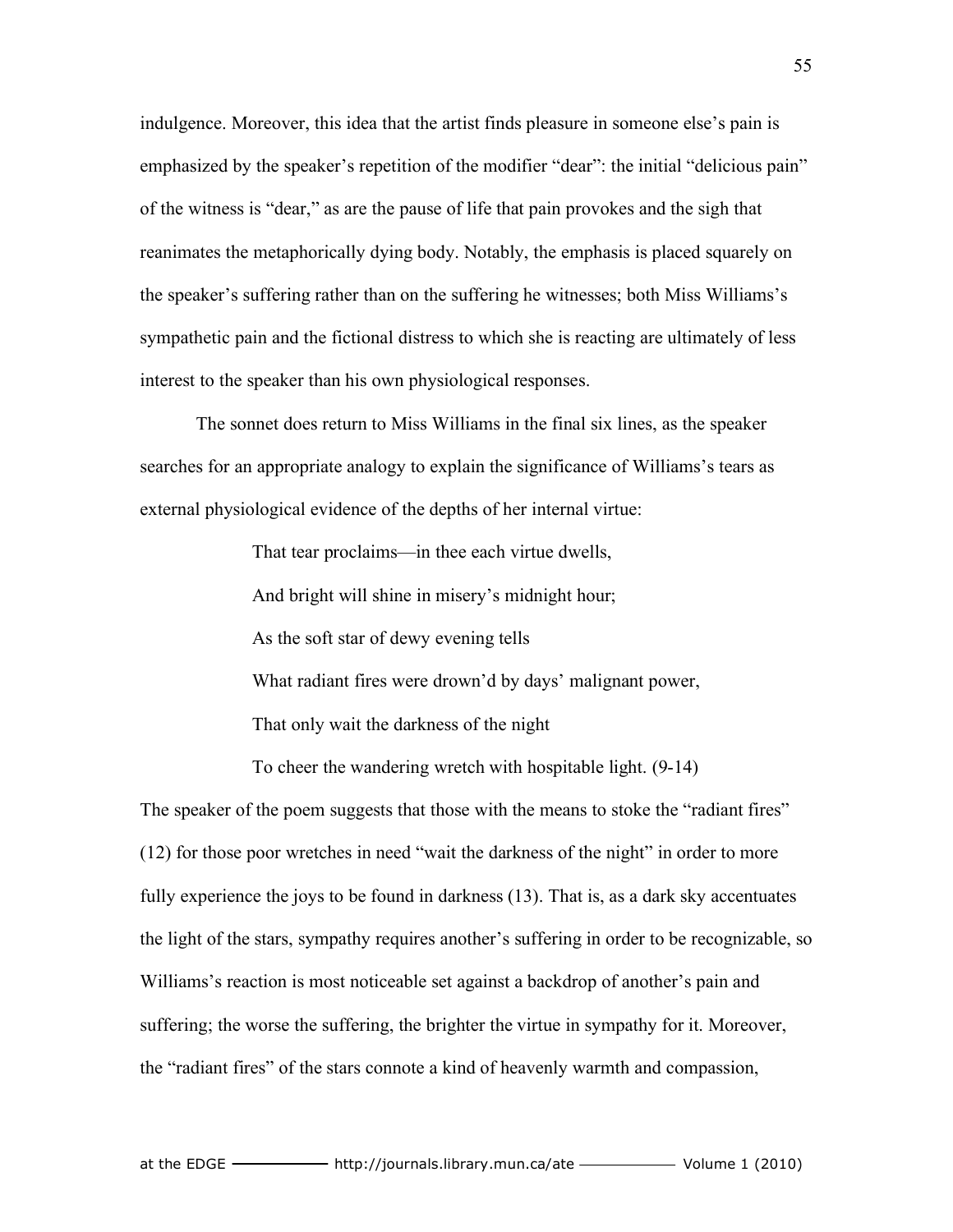thereby giving the sympathizer an aura of the angelic. The object to which empathy is directed—the "wretch" who wanders the earth (12)—is thus not equal to the sympathizing subject, but enables others to display their own elevated powers of fellow feeling. By choosing an image that reinforces that distance between those who have the time and luxury to perceive pain and display the light of sympathy and those who actually experience the rawness, or darkness, of life—an image that suggests that one person's virtue is dependent upon another person's pain—Wordsworth implicates class in the social dynamics of pain and sympathy.

The significance of pain in the development of art has been stressed by several of Romanticism's most distinguished writers, including Wordsworth, though it can be argued that the artistic communication of their suffering is not an act for the betterment of society, but a performance that highlights the class distinctions between many artists and the general population. The "scientifically worked out" ideas regarding the anatomies of writers contribute to the notion that artists were inherently more sensitive than other members of society (Rousseau 152). G.S. Rousseau relates that, just as physiological differences were found between men and women, or between the fashionable and the poor, "the greater one's nervous sensibility, the more one is capable of delicate writing" (152). Thus, artists were encouraged to fulfill the delicate role that would provide them the artistic space to produce sensitive writing. As Bruhm argues, "Sympathy is fraught, then, with the possibility that another's feeling might be nothing but our own selfinterested construction" (15). Since sympathy depends upon the subjective experience of the imagination, there is no guarantee that one's own agenda will not affect one's perception of another's pain.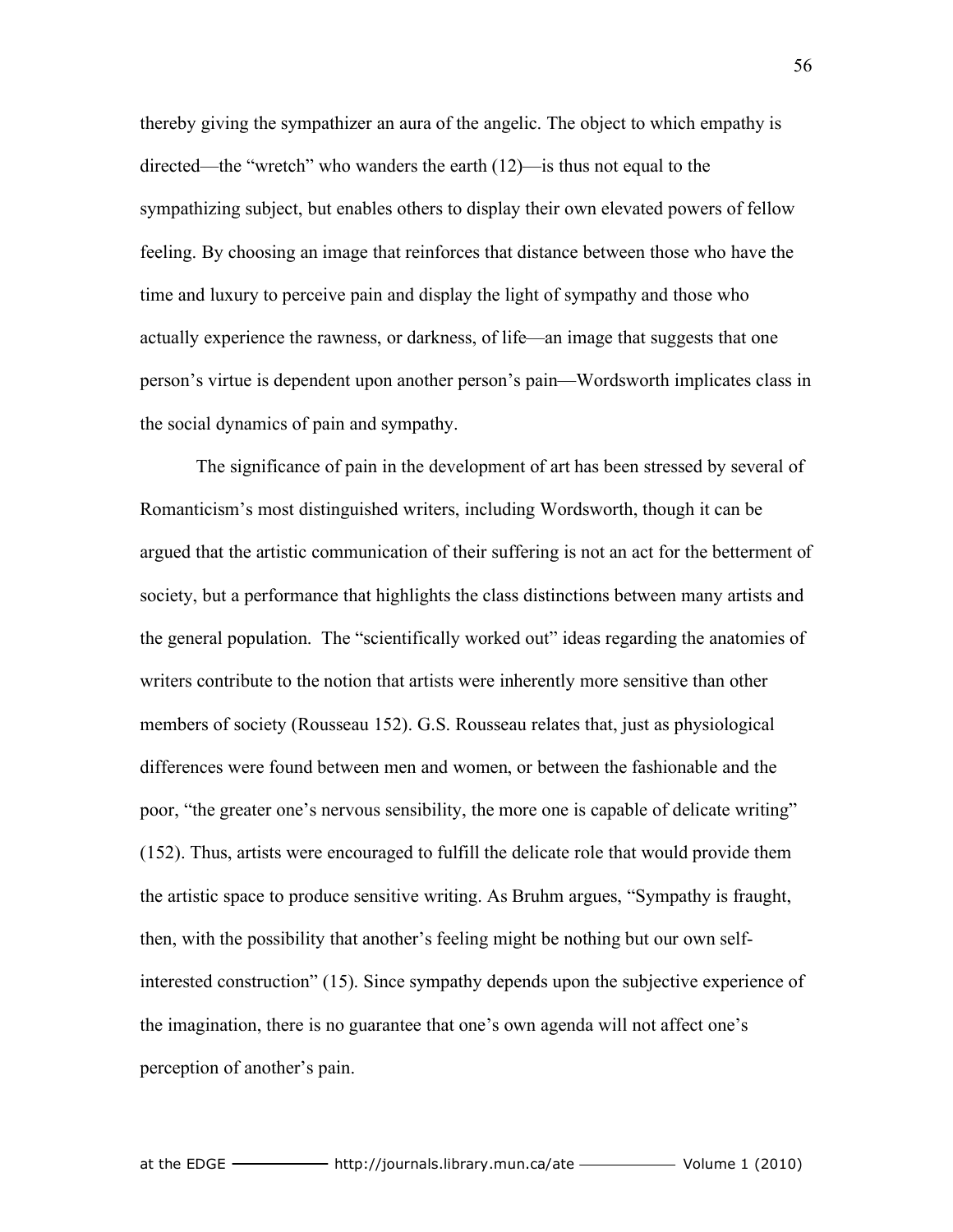Similarly, in the expression of sympathy for one's own pain, the same logic applies—in relating one's physical discomfort, it would be nearly impossible to separate one's ego from one's artistic expression of suffering. Therefore, it can be argued that the artist, in rendering him or herself as an object of extreme suffering, does not intend to include him or herself among the masses, but instead presents him or herself as an object to be admired, or at least observed. This reflects what Bruhm claims to be "a general bourgeois interest": a construction of the self that is "*part of* but *separated from* the larger society" (27, emphasis Bruhm's). Under the subterfuge of contributing to the shared experience of pain, these artists have also prescribed to the middle-class ideal of being just a little bit better than everyone around them. Wordsworth's "Preface to *Lyrical Ballads*," written many years after the sonnet to Miss Williams, clearly depicts the refinement and elevation of the poet; for Wordsworth, the poet is a figure "endowed with more lively sensibility, more enthusiasm and tenderness, who has a greater knowledge of human nature, and a more comprehensive soul, than are supposed to be common among mankind" (577). Though he comes to believe that "Low and rustic life" best demonstrates the "essential passions," he has no qualms asserting that artists are best suited to interpreting human nature because they have more sensitive temperaments (574). As Virginia Woolf will note in "A Room of One's Own," the major players of the Romantic period, with the exception of John Keats, came from well-to-do families, which suggests that "Intellectual freedom depends upon material things" (778). The intellectual liberty some artists of the eighteenth century enjoyed permitted them to take the time and effort to contemplate their pain as well as the pain of others. The Romantic poets, by being able to participate in the aestheticization of pain, marked themselves as being of a higher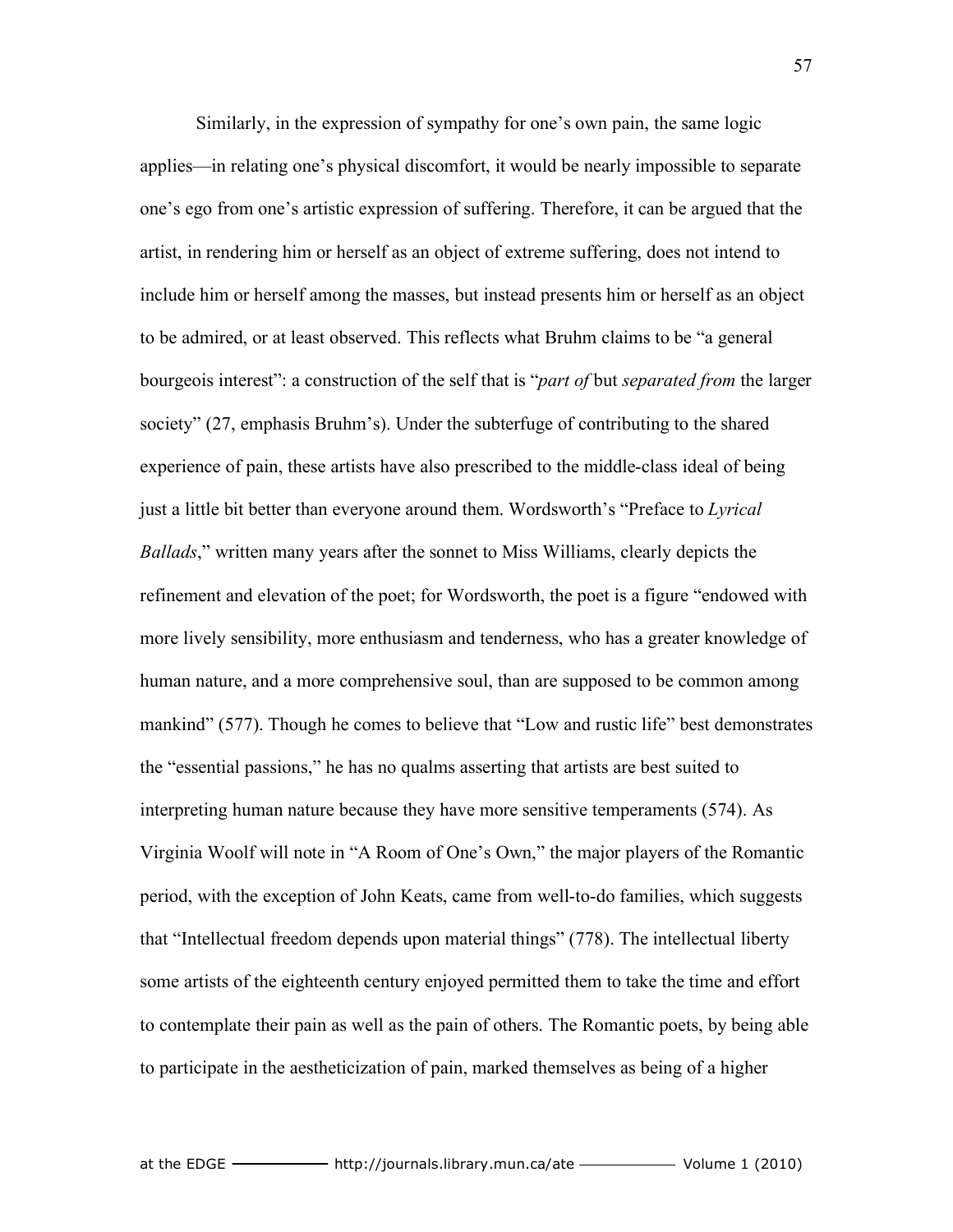social order than less fortunate individuals who suffered silently and were without the means to improve their situation.

Viewed as a kind of literary healer of the Romantic period, William Wordsworth sought to care for society by facilitating sympathy and compassion for the suffering and the sick through poetry. However, his bourgeois identity may be viewed as an obstruction to a genuine representation of care for the well being of others, an issue that becomes pronounced in some of the criticism around the *Lyrical Ballads* and their depiction of "humble and rustic" life. Because sensibility emphasizes the performative value of emotion, the sincerity of Wordsworth's concern—or anyone's, for that matter—can be questioned. Written at the beginning of Wordsworth's poetic career, "A Sonnet on Seeing Miss Helen Maria Williams Weep at a Tale of Distress" invokes several of the major ideas about social sympathy and the building of community through fellow feeling at the same time as it evinces the potentially problematic issue of class and privilege. During the eighteenth century, the idea of one's social status remained a driving force behind the elaborate manifestations of feeling. The upper classes appeared to view outward emotion as part of a constructed performance meant to impress one's peers and affirm one's social standing. The scientific advances of the time, which arguably proved the interdependence of members of society through an analogy to the interconnectedness of the components of the human body, also served as a catalyst for the development of the aesthetics of pain. The Romantic poets, who participated in and who were partially responsible for encouraging the era's fascination with the concept of pain, arguably used their own pain more as a means of ensuring creative production than as a way of truly identifying with human beings who actually experience the rawness of life. The age of sensibility, defined

58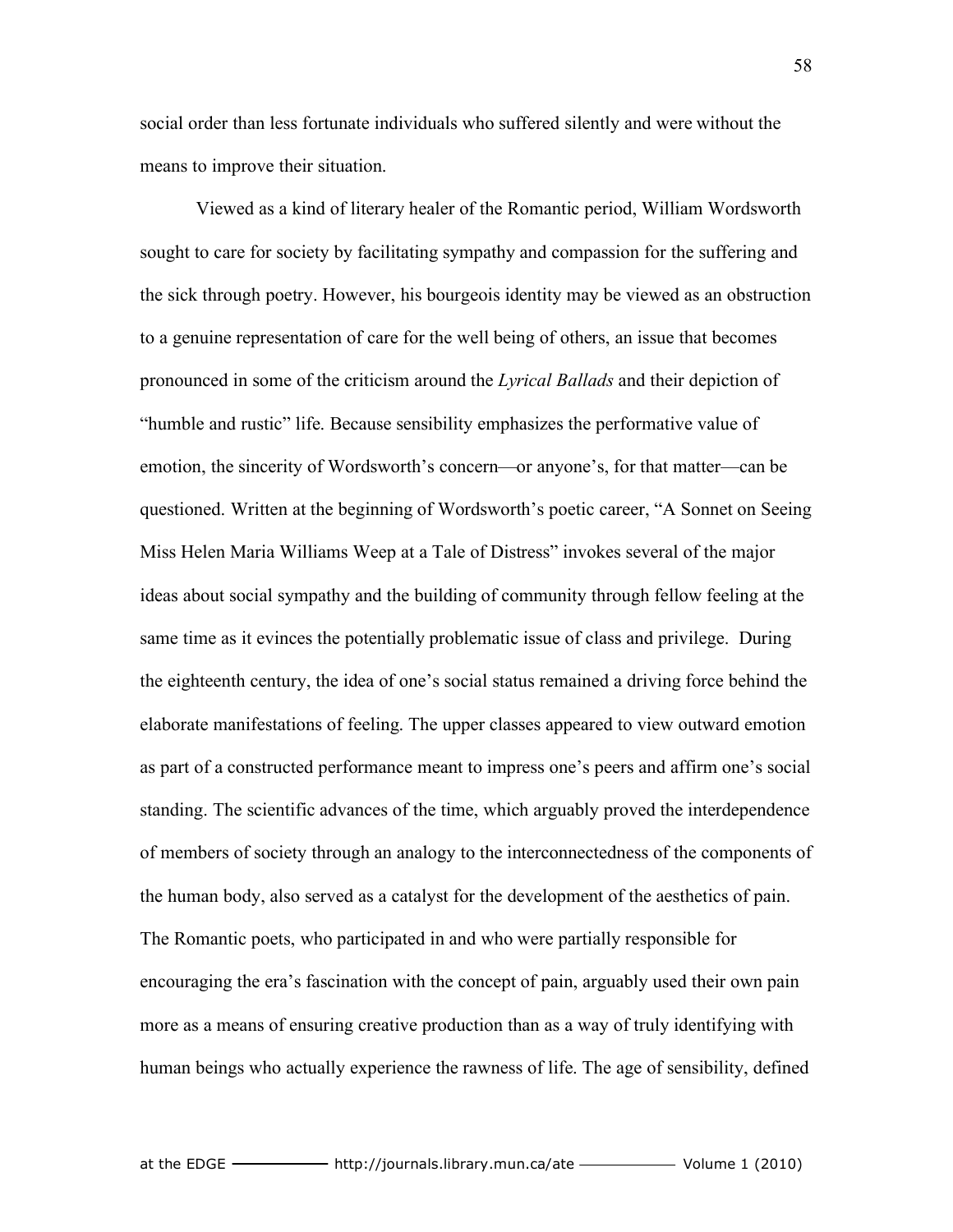by the outward display of sympathy for others, was thus more about solidifying class distinctions than finding ways to recognize the commonalities of humanity. William Wordsworth's first published sonnet, then, represents both the era of sensibility's attempts to create a sympathetic community through literature, as well as the rigid class distinctions that influenced empathetic response.

## WORKS CONSULTED

Abrams, M.H. "Sensibility, Literature of." *A Glossary of Literary Terms*. 9<sup>th</sup> ed. 2009. Print.

Barker-Benfield, G.J. *The Culture of Sensibility*. Chicago: U of Chicago P, 1992. Print.

- Brissenden, R.F. *Virtue in Distress: Studies in the Novel of Sentiment from Richardson to Sade*. New York: Macmillan, 1974. Print.
- Bruhm, Steven. *Gothic Bodies: The Politics of Pain in Romantic Fiction*. Philadelphia: U of Pennsylvania P, 1994. Print.
- Burke, Edmund. *A Philosophical Enquiry into the Origin of Our Ideas of the Sublime and Beautiful*. Cambridge: Chadwyck-Healey, 1999. Print.
- Fay, Elizabeth A. *A Feminist Introduction to Romanticism*. Malden: Blackwell, 1998. Print.

Gigante, Denise. *Taste: A Literary History*. New Haven: Yale UP, 2005. Print.

*The Holy Bible*, King James Version. New York: American Bible Society, 1999. Print.

Jackson, Noel. *Science and Sensation in Romantic Poetry*. Cambridge: Cambridge UP, 2008. Print.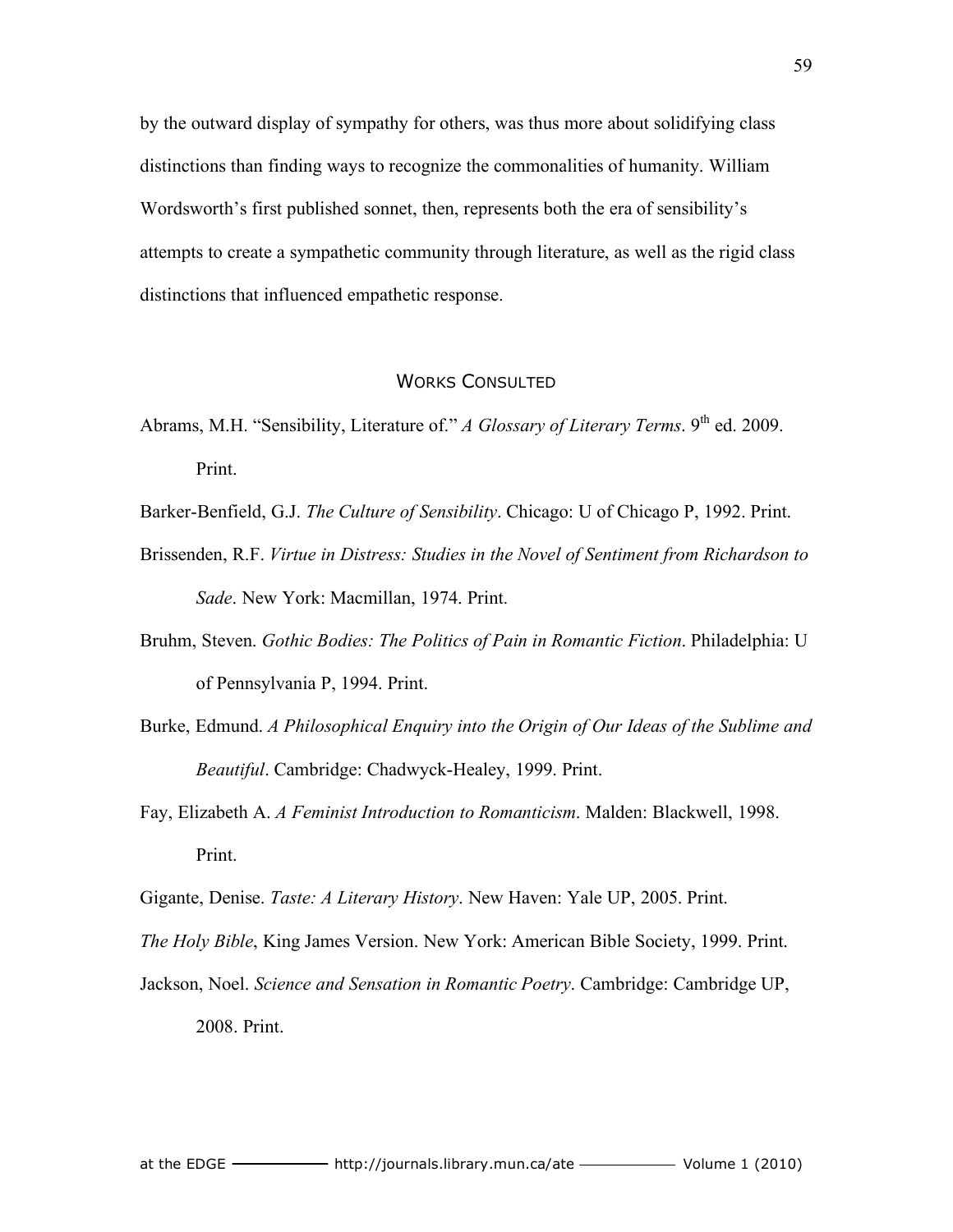Lawlor, Clark. *Consumption and Literature: The Making of the Romantic Disease*. New York: Palgrave Macmillan, 2006. Print.

Mellor, Anne Kostelanetz. *Romanticism and Gender*. New York: Routledge, 1993. Print.

- Nagle, Christopher C. *Sexuality and the Culture of Sensibility in the British Romantic Era*. New York: Palgrave Macmillan, 2007. Print.
- O'Brien, Karen. *Women and Enlightenment in Eighteenth-Century Britain*. Cambridge: Cambridge UP, 2009. Print.

*Oxford English Dictionary*. New York: Oxford UP, 1989. Web.

- Poovey, Mary. *The Proper Lady and the Woman Writer: Ideology as Style in the Works of Mary Wollstonecraft, Mary Shelley, and Jane Austen*. Chicago: U of Chicago P, 1984. Print.
- Rousseau, G.S. "Nerves, Spirits, and Fibres: Towards Defining the Origins of Sensibility." *Studies in the Eighteenth Century 3: Papers Presented at the Third David Nichol Smith Memorial Seminar, Canberra 1973.* Ed. R.F. Brissenden and J.C. Eade. Toronto: U of T Press, 1976. 137-57. Print.
- Sarafianos, Aris. "Pain, Labor, and the Sublime: Medical Gymnastics and Burke's Aesthetics." *Representations*. 91 (2005): 58-83. Print.

Smith, Adam. *The Theory of Moral Sentiments*. London: Millar, 1759. Print.

Spacks, Patricia Meyer. "Oscillations of Sensibility." *New Literary History*. 25.3 (1994): 505-20. Print.

Todd, Janet. *Sensibility: An introduction*. New York: Methuen & Co., 1986. Print.